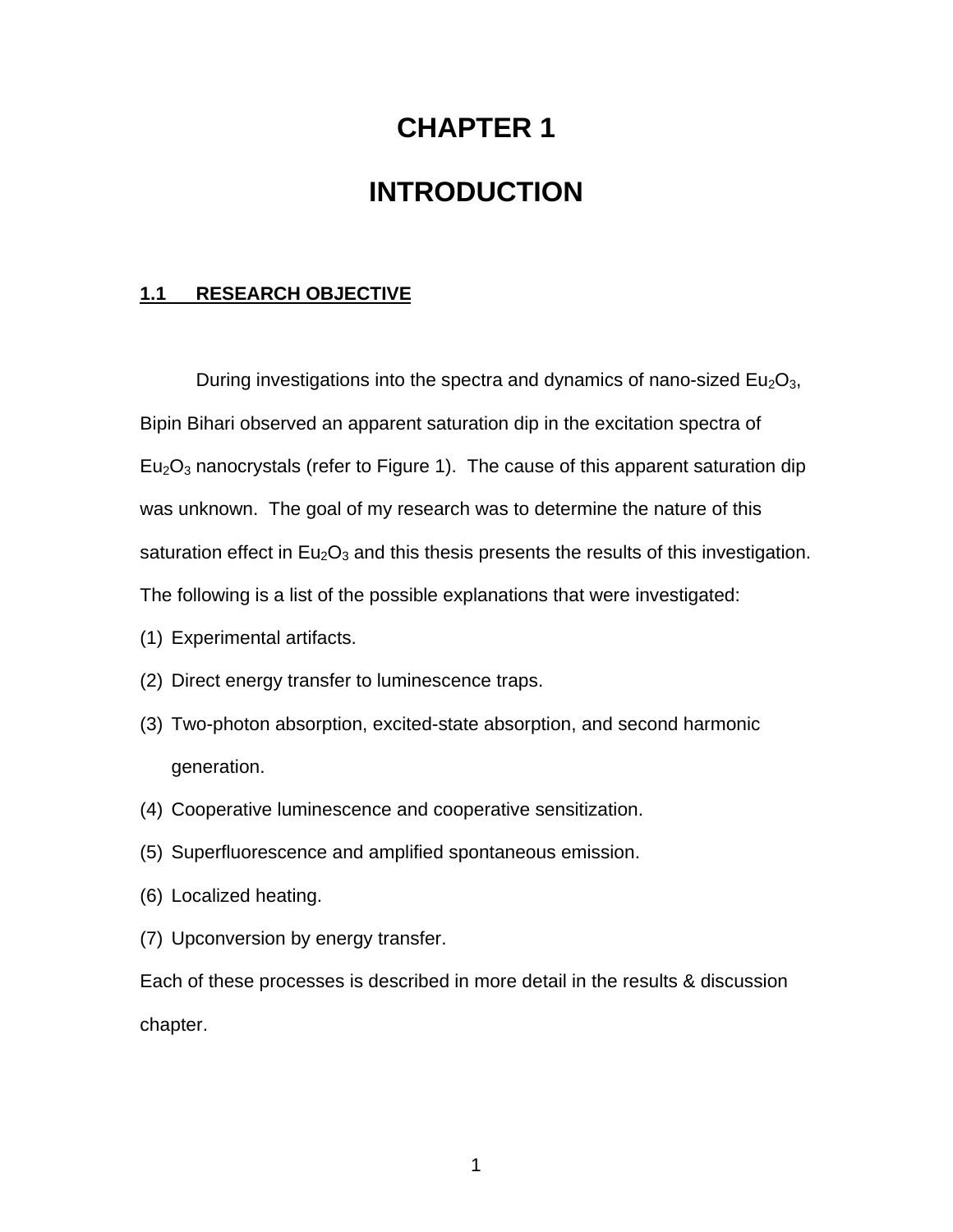

**Figure 1. Fluorescence excitation spectrum of Eu2O<sup>3</sup> (cubic-phase, micron-sized crystals). Fluorescence measured at** l**em = 612-nm. The dashed line shows the excitation peak at low laser intensity.**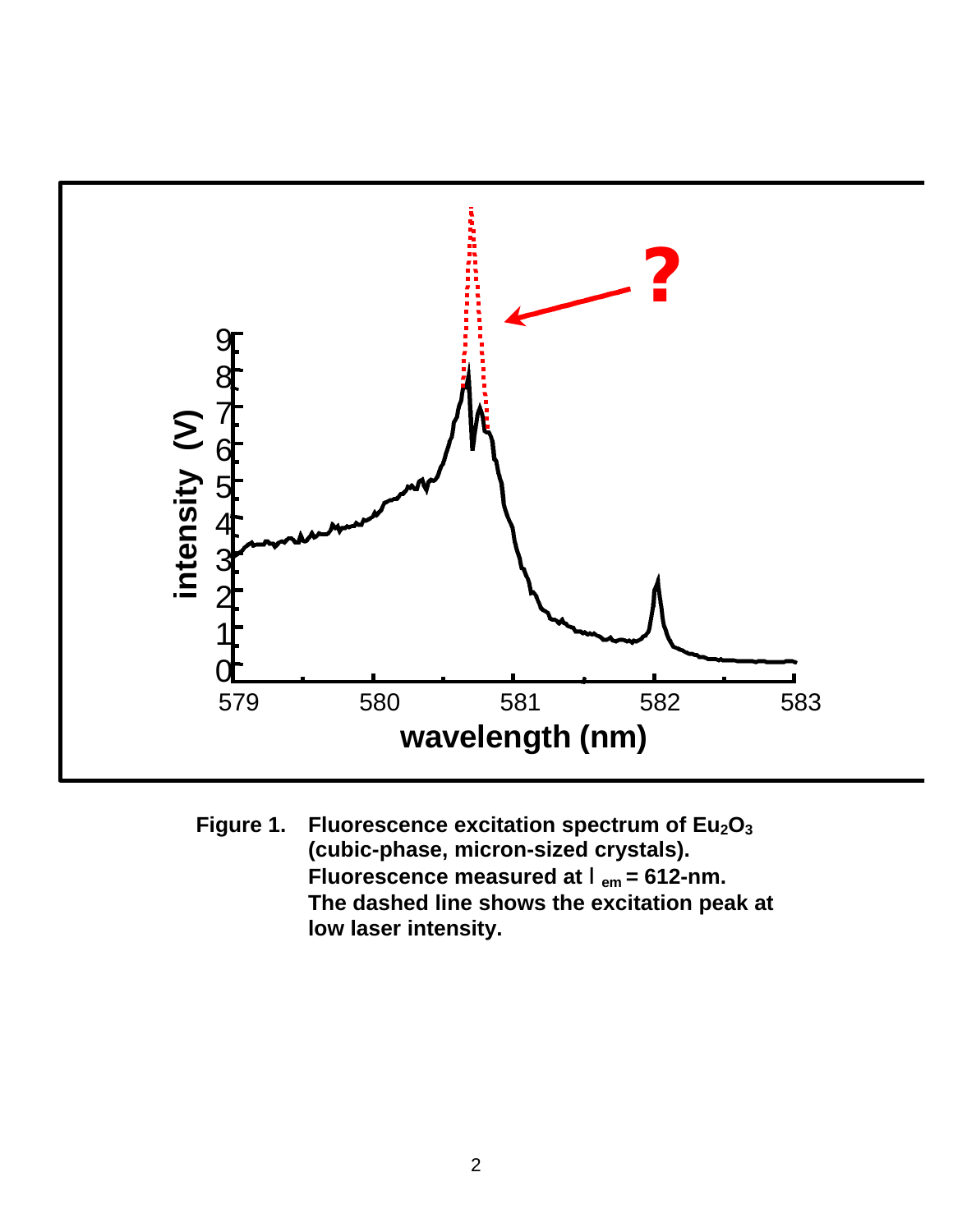#### **1.2 SIGNIFICANCE OF OBJECTIVE**

 $Eu<sub>2</sub>O<sub>3</sub>$  is a lanthanide oxide utilized for its luminescent and catalytic properties.<sup>[1]</sup> In Eu<sub>2</sub>O<sub>3</sub> the close proximity of Eu<sup>3+</sup> ions makes energy transfer possible. Excitation energy can migrate to traps were it can be quenched nonradiatively. (For addition information regarding energy transfer refer to the Appendix.) This process of energy transfer to traps is called concentration quenching, and makes luminescence from  $Eu<sub>2</sub>O<sub>3</sub>$  too inefficient for use as a commercial phosphor. It is however commonly used as a source of  $Eu<sup>3+</sup>$  ions in the production of other phosphors and laser materials. In these materials the  $Eu<sup>3+</sup>$  ions are dispersed within an insulating host to eliminate energy transfer and concentration quenching.

Decades of research have focused on determining the mechanisms of energy transfer and excited-state interactions in the solid phase.<sup>[2-4]</sup> One recent example of the benefits of this research is the successful development of quantum dot lasers. A quantum dot is a nanometer-sized bit of semiconductor. For over ten years attempts to synthesize quantum dots that could be made to lase failed because of excited-state interactions. The interaction, known as Auger recombination in semiconductors, is identical to the process of upconversion by energy transfer in concentrated lanthanide systems. In both cases the excited-state interactions result in a loss of excitation energy by a nonradiative pathway. In order for lasing to take place in quantum dots,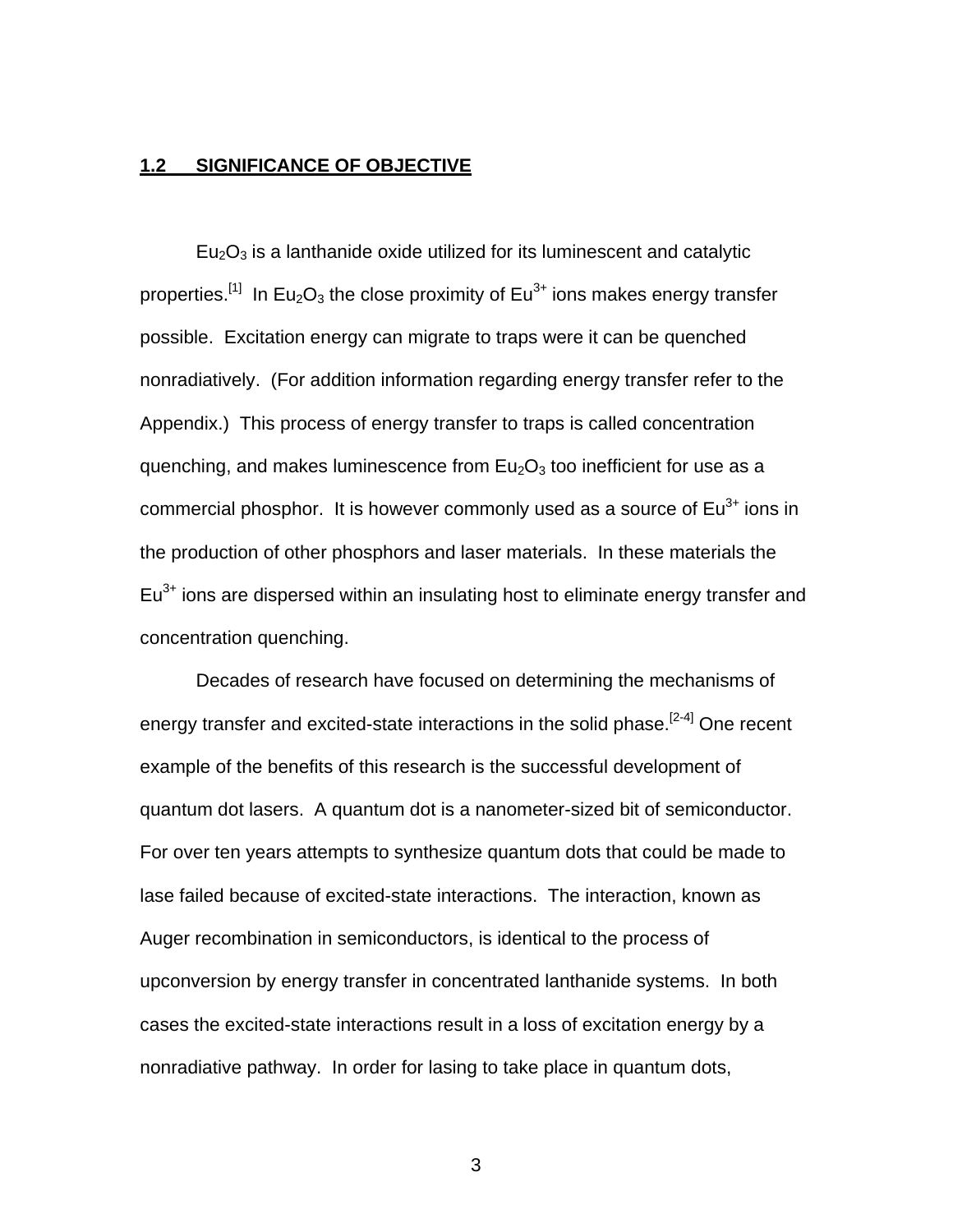stimulated emission must develop faster than Auger recombination. This was realized by packing the quantum dots into a small volume so that a photon emitted from a quantum dot can then stimulate emission from another quantum dot before the Auger process wins out.<sup>[5]</sup> It was not until the effects of nonlinear luminescence quenching were understood that quantum dot lasers became a reality, demonstrating the value of continued research into mechanisms of energy migration and excited-state interactions.<sup>[5]</sup>

Understanding nonlinear luminescence quenching is also important when developing mathematical models of energy transfer. One general assumption required for mathematical modeling is that the excited-state concentration is low enough that excited-state interactions do not occur. However, the excited-state concentration at which this is a safe assumption depends on the system. Often the influence of excited-state interactions on luminescence decay is ignored, which might explain why attempts to model energy migration in  $Eu<sub>2</sub>O<sub>3</sub>$  by Buijs had limited success.<sup>[6]</sup> The difficulties were assumed to be due to the complex nature of the energy migration, which is a reasonable assumption since energy transfer in  $Eu_2O_3$  is predicted to occur by multiple mechanisms.<sup>[6]</sup> However nonlinear luminescence quenching due to excited-state interactions may also be a factor. The possibility that nonlinear luminescence quenching occurs in  $Eu<sub>2</sub>O<sub>3</sub>$ was investigated as an explanation for the saturation dips observed by Bihari.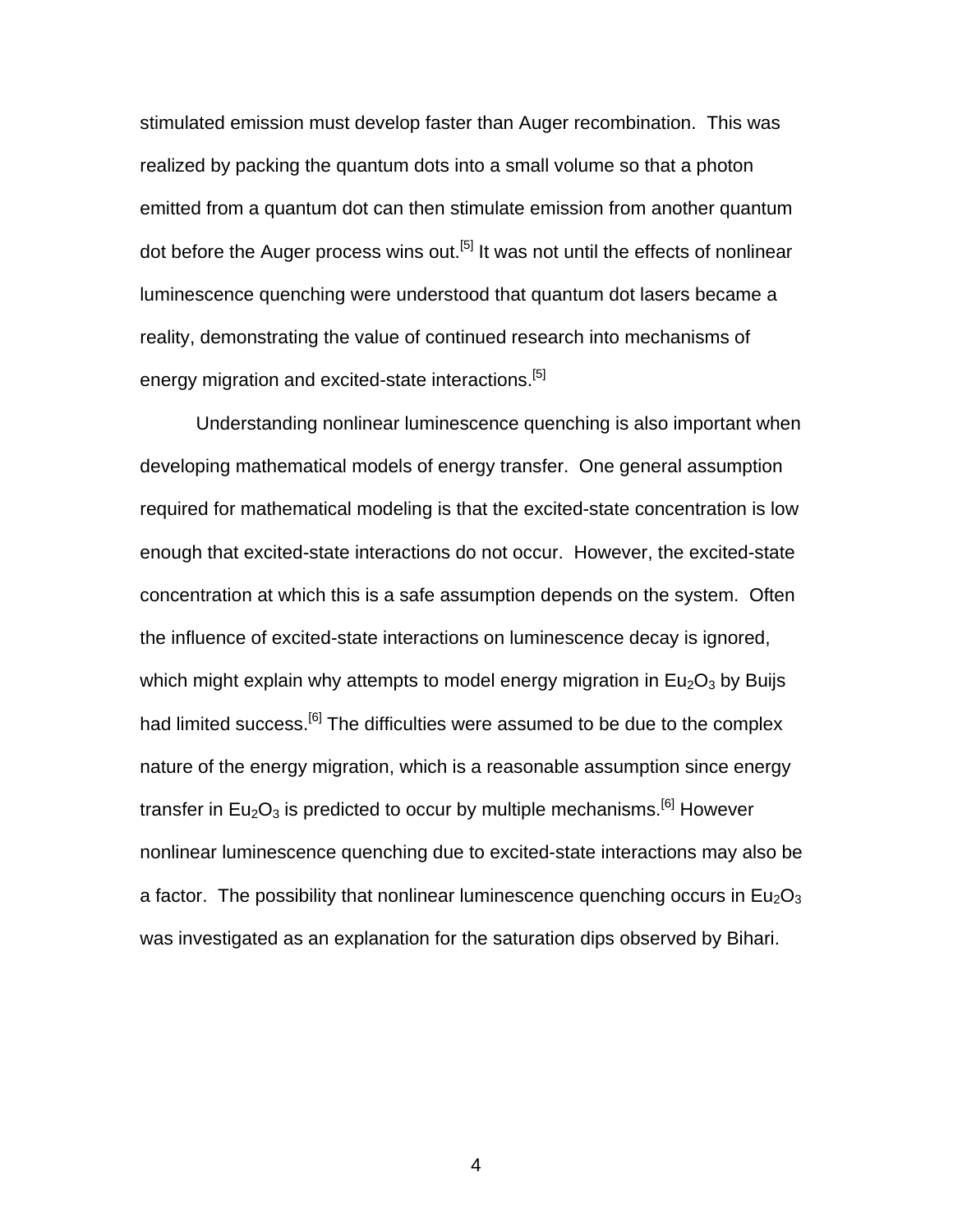#### **1.1 BACKGROUND ON Eu2O<sup>3</sup>**

Europium is a member of the lanthanide series of elements, characterized by a partially filled 4f-electron shell. Lanthanide ions have the fairly unique property of sharp spectral lines in the solid phase. Generally the optical spectra observed for ions in solids is continuous and broad. For the majority of inorganic solids, interactions between ions cause line broadening and overlapping of spectral lines resulting in continuous spectra of limited structure.<sup>[7]</sup> Sharp  $4f\rightarrow 4f$ spectral lines are possible for lanthanides because their 4f electron orbitals lie within the shell of outer 5s and 5p electrons. The 4f electrons are largely shielded from the surrounding crystal field and are not involved in chemical bonding. However, some interaction with the crystal field does take place, because, depending on its symmetry, higher energy electronic states of opposite parity can be mixed with the 4f electronic states. It is this mixing of states which makes electronic dipole transitions possible.<sup>[8]</sup> Without mixing only magnetic dipole and quadrupole transitions could occur, and all optical transitions would be electric dipole forbidden (Laporte selection rule).<sup>[8]</sup> Ultimately any transition occurring within the lanthanide's 4f-orbitals is going to be only weakly coupled to crystal lattice vibrations, and the resulting spectra will appear free-ion-like in character.<sup>[1]</sup> The exceptions are higher energy transitions to levels above the  $4f<sup>n</sup>$ electronic states, viz.  $4f^5 \rightarrow 4f^{n+1}5d$  transitions and/or charge-transfer transitions which are parity allowed. Unlike the 4f -electrons, the 5s and 5p shells do not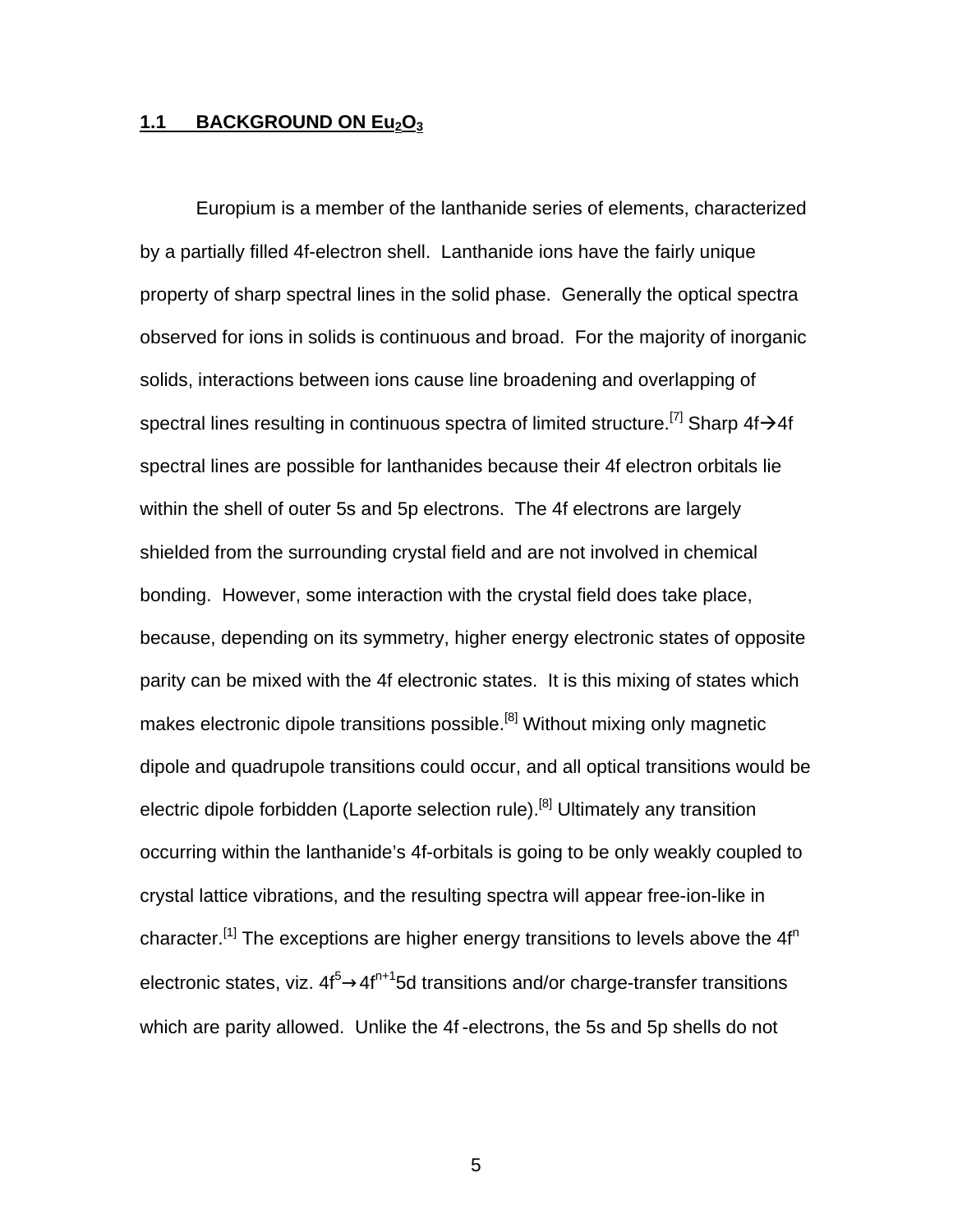shield the 5d shell. These  $4f \rightarrow 5d$  transitions are greatly influenced by their surroundings and result in the broadband structure more characteristic of solids.

Spin-orbit coupling splits the energy levels of the 4f-electronic states of  $Eu<sup>3+</sup>$ . The magnitude of energy splitting caused by spin-orbit coupling results in the possibility of  $f \rightarrow f$  transitions ranging from hundreds to tens of thousands of wavenumbers.<sup>[1]</sup> A partial energy level diagram for the  $Eu<sup>3+</sup>$  ion is presented in Figure 2. The electronic states of the ion are labeled using Russell-Saunders coupling scheme notation. In describing the properties of a particular state, only the J total angular quantum number is required due to the strong spin-orbitcoupling characteristic of the lanthanides. The lower-energy states of the  $Eu<sup>3+</sup>$ ion are derived from the  ${}^{7}\mathsf{F}_\mathsf{J}$  term. The ground state,  ${}^{7}\mathsf{F}_0$ , is nondegenerate with J  $= 0$ . All other levels are 2J+1 fold degenerate. The first excited electronic configuration is derived from the  ${}^{5}D_J$  term. The  ${}^{5}D_0$  excited-state is nondegenerate and approximately 17,200 cm $^{-1}$  higher in energy than  $^{7}$ F<sub>0</sub>. The term splitting among the different J levels can be very large; for example the  ${}^{5}D_{1}$ excited-state is found 1725 cm $^{\text{-}1}$  higher in energy than the  $^{\text{5}}\textsf{D}_0$ . $^{\text{\tiny{[9]}}}$ 

Interaction with the crystal field can also cause the removal of a level's angular momentum degeneracy.<sup>[8]</sup> This is referred to as the Stark effect. Compared to spin-orbit coupling the Stark splitting will be small because of effective shielding of the 4f-electrons. However it is large enough to produce fine structure in the free-ion transitions [8].

The absorption spectrum of  $Eu<sub>2</sub>O<sub>3</sub>$  consists of sharp lines in the 18,000-34,000  $cm<sup>-1</sup>$  range due to parity-forbidden transitions within the 4 $f<sup>6</sup>$  configuration.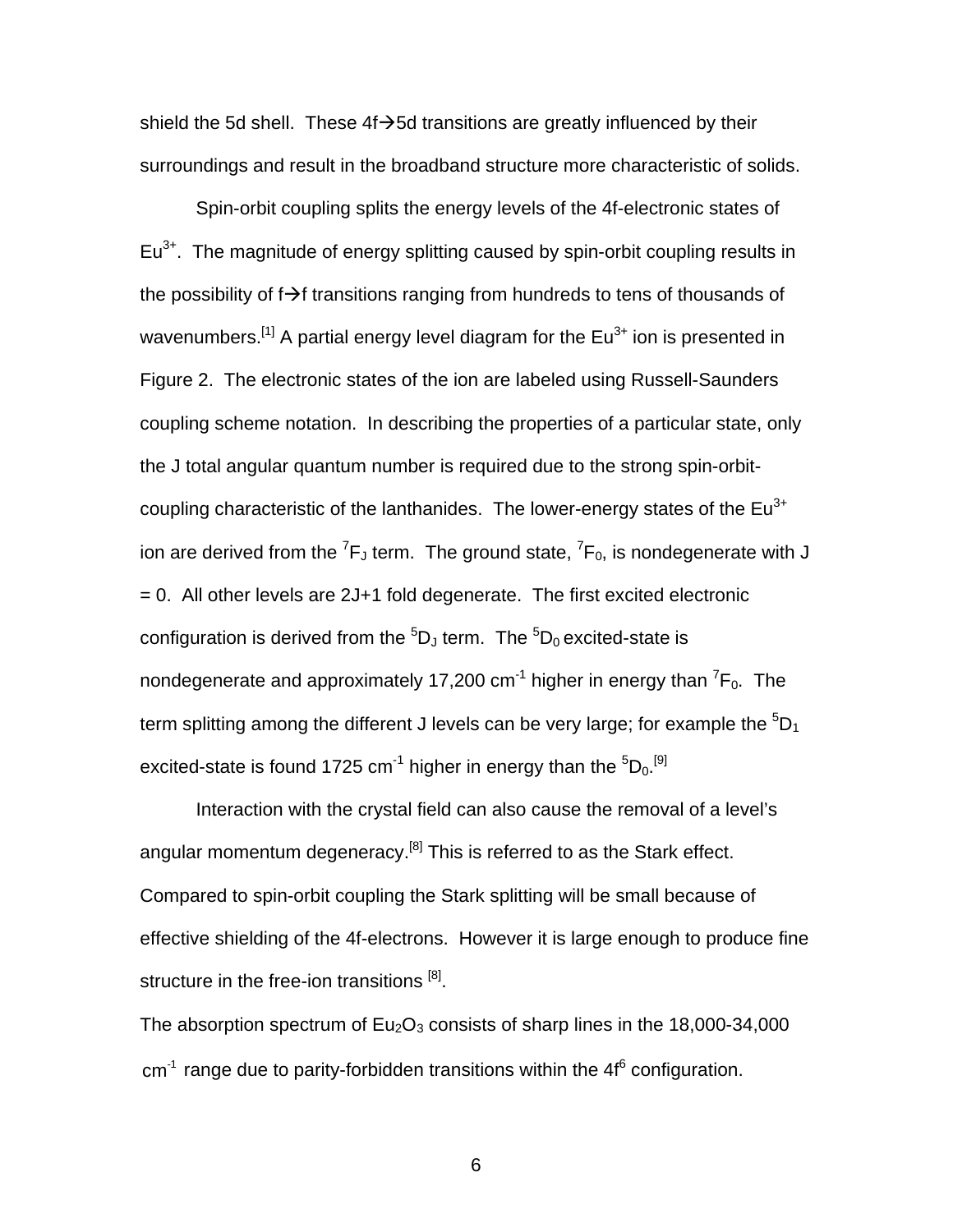

**Figure 2. Partial Energy-Level Diagram of Eu2O3. The arrows represent cross-relaxation.**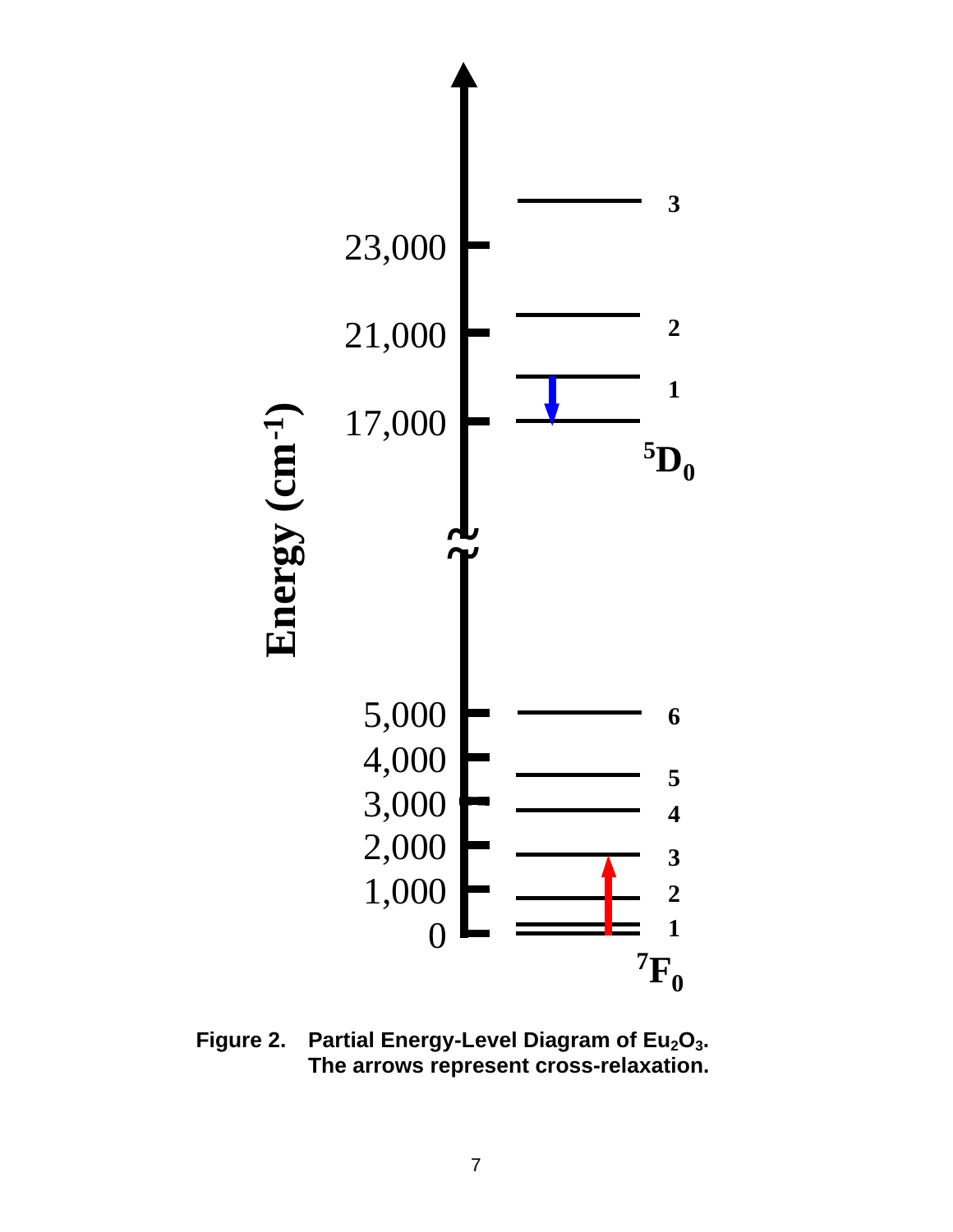At energies above  $34,000 \text{ cm}^{-1}$ , broad bands result from allowed chargetransfer transitions from 4f $^6$  to 4f $^5$ 5d configurations  $^{\rm [3]}$ . The emission spectra of Eu<sub>2</sub>O<sub>3</sub> also consists of sharp lines due to transitions from the excited  ${}^{5}D_0$  level to lower  ${}^{7}F_J$  levels (J = 0, 1, 2, 3, 4, 5, and 6). Emission from higher energy excitedstates such as  ${}^{5}D_1$  and  ${}^{5}D_2$ , does not occur in Eu<sub>2</sub>O<sub>3</sub> due to cross-relaxation.

The term cross-relaxation refers to a specific type of energy transfer in which only part of the excited-state energy is transferred. In the case of concentrated  $Eu^{3+}$  systems cross-relaxation can occur between neighboring  $Eu^{3+}$ ions  $[10]$ :

$$
Eu^{3+}(^{5}D_{1}) + Eu^{3+}(^{7}F_{0}) \rightarrow Eu^{3+}(^{5}D_{0}) + Eu^{3+}(^{7}F_{3})
$$

The process is illustrated with the energy level diagram of  $Eu<sup>3+</sup>$  (refer to Figure 2). When cross relaxation occurs, the  ${}^{5}D_{1}$ -level emission of ion 1 is quenched in favor of  $^5\mathsf{D}_0$  and ion 2 is excited to the  $^7\mathsf{F}_3$  level. In this example the energy difference  $^5\text{D}_1$ - $^5\text{D}_0$  of ion 1 is exactly equal to the energy difference  $^7\text{F}_3$ - $^7\text{F}_0$  of ion 2, but this is not always the case. If the energy differences don't match exactly, the energy mismatch is compensated by phonon emission. For example, in monoclinic  $Eu_2O_3$ , cross-relaxation occurs via phonon-assisted energy transfer [11]:

$$
Eu^{3+}(^{5}D_{1}) + Eu^{3+}(^{7}F_{0}) \rightarrow Eu^{3+}(^{5}D_{0}) + Eu^{3+}(^{7}F_{2}) + xcm^{-1}
$$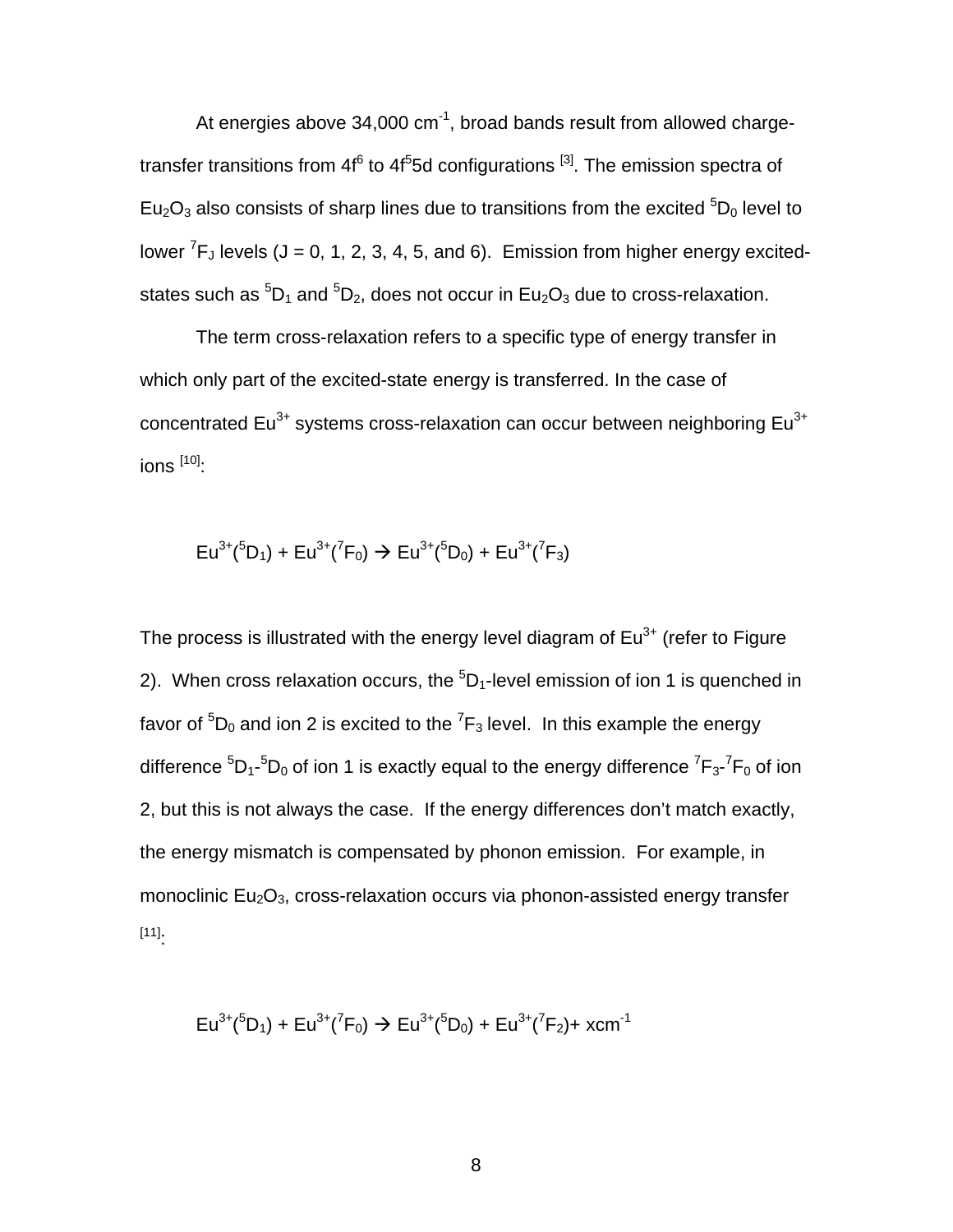$x$  (270 to 950 cm<sup>-1</sup>) is the energy of phonon emission.

 $Eu<sub>2</sub>O<sub>3</sub>$  can exist in either a cubic or a monoclinic crystalline phase. Both phases show saturation dips and are investigated in this thesis. In the cubic phase of  $Eu_2O_3$  the Eu<sup>3+</sup> ion occupies two different crystallographic sites.<sup>[6]</sup> From work done on the lightly doped system of  $Eu^{3+1}Y_2O_3$ , it is known that the site symmetries are S $_{6}$  and C $_{2}$ .<sup>[8]</sup> Each Eu $^{3+}$  ion is surrounded by six oxygen ions located at the corners of the cube. Two corners of the cube are vacant, and these can either be along a body or face diagonal of the cube (refer to Figure 3).<sup>[8]</sup> The structure of the crystal consists of  $Eu<sup>3+</sup>$  ions arranged in two types of layers. One layer is simply composed of  $Eu^{3+}$  ions with  $C_2$  symmetry. The following layer consists of alternating  $S_6$  and  $C_2$  symmetry sites.<sup>[8]</sup> The  $S_6$  site has a  ${}^{5}D_{0}$  level 87 cm<sup>-1</sup> higher in energy than the  ${}^{5}D_{0}$  level of an Eu<sup>3+</sup> (C<sub>2</sub>) ion.<sup>[6]</sup> The cubic packing structure of  $Eu_2O_3$  results in three times as many  $C_2$  sites as  $S_6$ sites.

The monoclinic phase of  $Eu<sub>2</sub>O<sub>3</sub>$  has three distinct crystallographic sites, each with sevenfold coordination. The symmetry of the three  $Eu^{3+}$  sites is low, each with  $C_s$  point group symmetry.<sup>[12]</sup> Although their point group symmetries are the same they each have a different crystal potential  $V^{[12]}$  Two of the sites are crystallographically similar, and can be described by six oxygen atoms at the apices of a trigonal prism with a seventh oxygen along the normal to a face.<sup>[13]</sup> The third site can be described as a distorted octahedron with the seventh oxygen at a long distance.<sup>[13]</sup>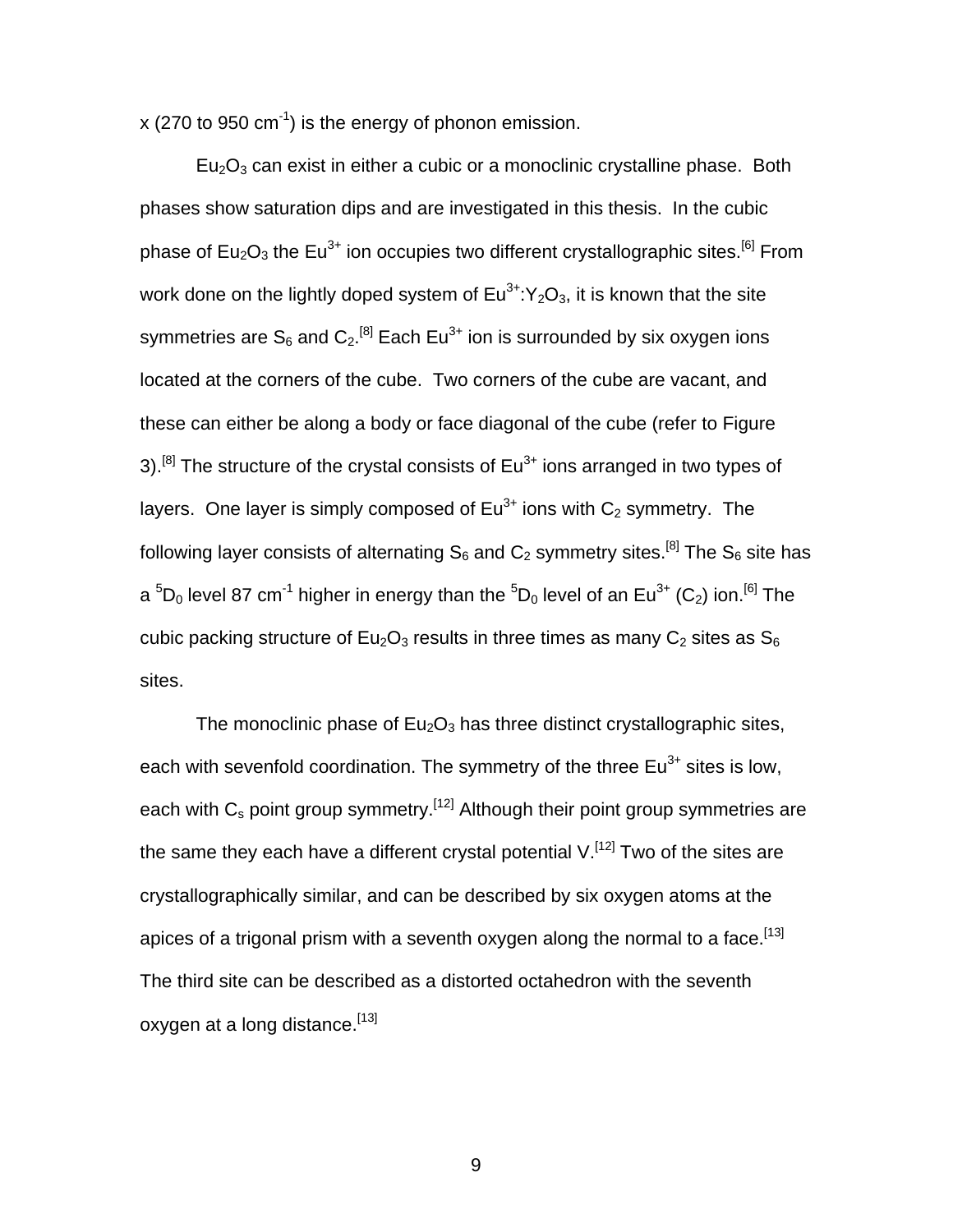



**Figure 3. Symmetry Sites of Cubic-Phase Eu2O3.**